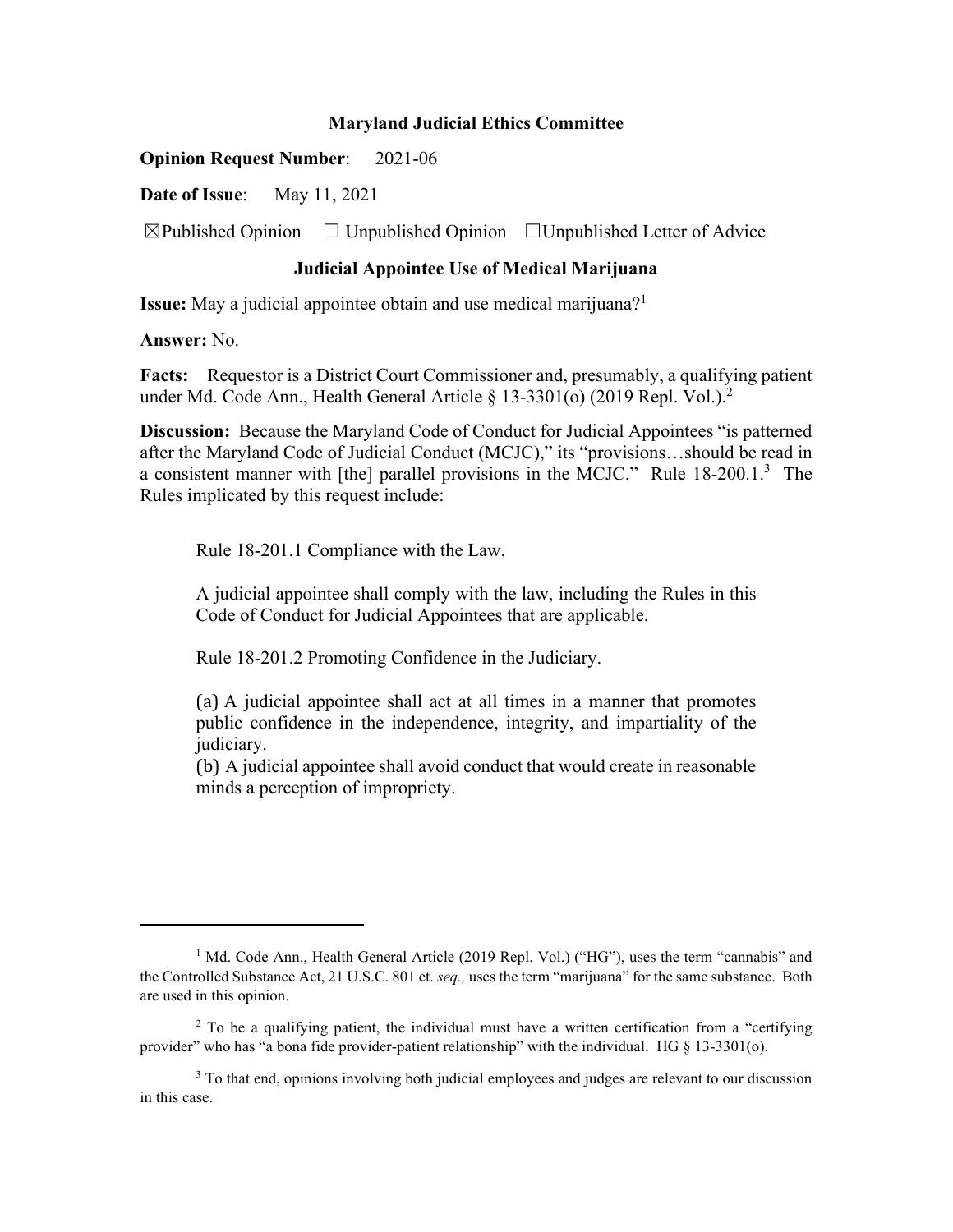**Maryland Judicial Ethics Committee Opinion Request Number:** 2021-06 **Date of Issue**: May 11, 2021  $\boxtimes$  Published Opinion  $\Box$  Unpublished Opinion  $\Box$  Unpublished Letter of Advice Page **2** of **4**

Rule 18.203.1 Extra-Official Activities in General

Except as prohibited by law or this Code, a judicial appointee may engage in extra-official activities. When engaging in extra-official activities, a judicial appointee shall not:

 (c) participate in activities that would appear to a reasonable person to undermine the judicial appointee's independence, integrity, or impartiality[.]

Parallel provisions of the Maryland Code of Judicial Conduct include Rule 18-101.1 Compliance with the Law (ABA Rule 1.1), Rule  $18-101.2$  (a) and (b), and Rule  $18-103.1$ .

In Opinion No. 2016-09, this Committee addressed a cannabis related issue. There, the Requestor asked whether a judicial appointee could apply for or receive a license to grow, process, and dispense cannabis for medical purposes in Maryland. The Committee considered ABA Rule 1.1 (Compliance with the Law), ABA Rule 3.1(c) (Extra-Official Activities in General), and ABA Rule 1.2 (Promoting Confidence in the Judiciary), as now codified in Rules 18-101.1, 18-101.2, and 18-103.1, respectively. And the Committee discussed Comment [2] to ABA Rule 1.2, stating that "judicial appointees 'should expect to be the subject of public scrutiny that might be viewed as burdensome if applied to other citizens and must accept the restrictions imposed by this Code.'" The Committee concluded that as long as "federal laws make the possession, use, manufacturing and/or distribution of marijuana (cannabis) illegal, a judicial [employee] may not participate in the growing, processing, or dispensing of the substance regardless of the purpose."

The California Committee on Judicial Ethics Opinions reached a similar result in California Judicial Ethics Formal Opinion 2017-010, citing this Committee's Opinion No. 2016-09 and the Washington Judicial Ethics Advisory Committee Opinion 15-02.

In 2018, in Advisory Opinion #2018-01, the Alaska Commission on Judicial Conduct concluded that "[a]s long as federal law criminalizes marijuana use, Alaska judges who choose to use marijuana will violate the Alaska Code of Judicial Conduct," even though the "right to privacy" in the Alaska Constitution had been held by the Alaska Supreme Court "to protect the right to personal use of marijuana in the home." Its opinion was based on "two aspects of Canon 2A . . . (1) a judge must respect and follow the law and (2) a judge must avoid the appearance of impropriety." According to the opinion, the use of marijuana "violates federal law and its use by a judge would reflect a lack of respect for the law by showing a selective attitude towards the law suggesting that some are appropriate to follow but others are not." The Alaska Commission also opined that "[p]ublic use of marijuana by a judge would further create an appearance of impropriety," and that restricting even "personal use in the home is reasonable and necessary to preserve public confidence in the judiciary."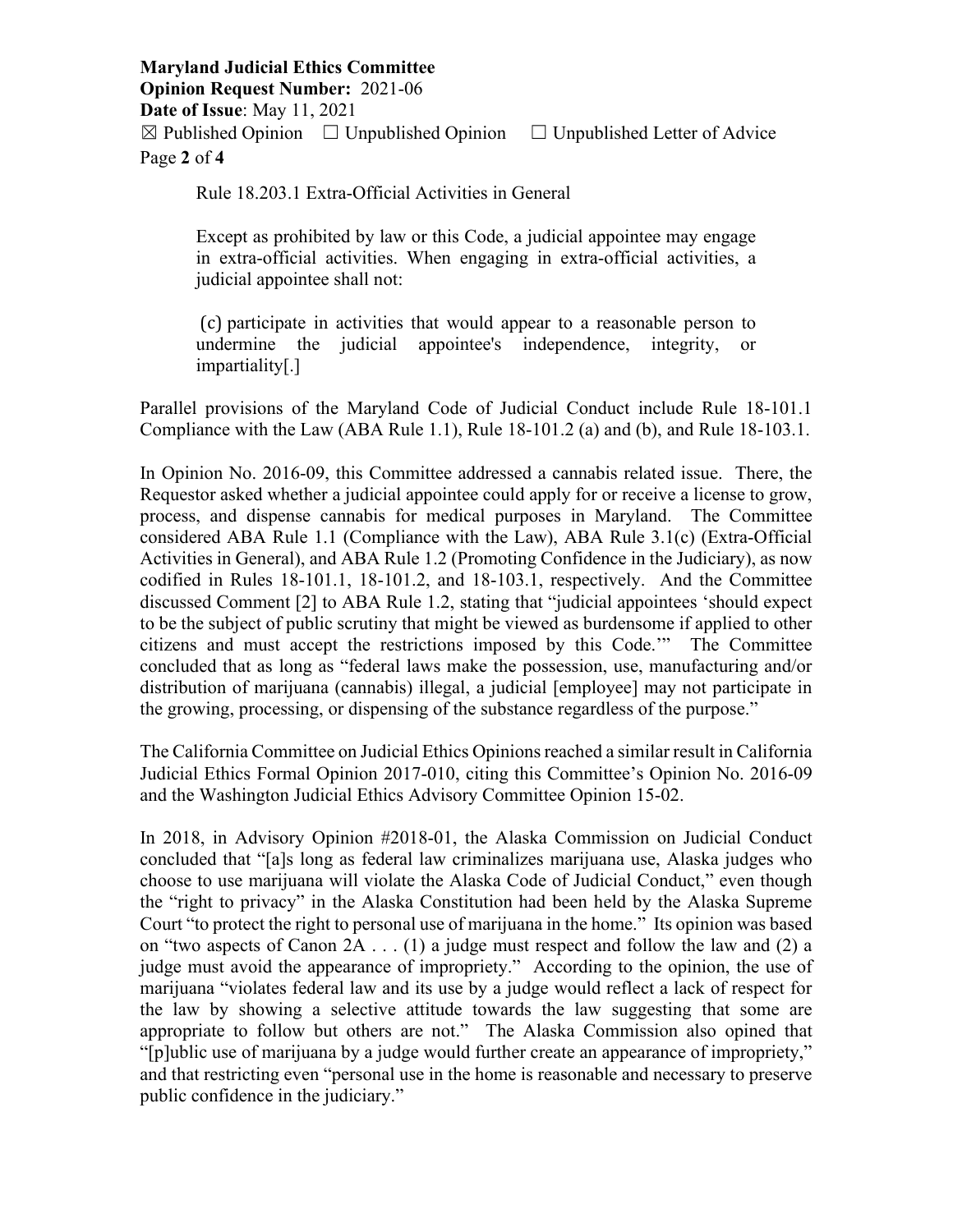**Maryland Judicial Ethics Committee Opinion Request Number:** 2021-06 **Date of Issue**: May 11, 2021  $\boxtimes$  Published Opinion  $\Box$  Unpublished Opinion  $\Box$  Unpublished Letter of Advice Page **3** of **4**

The Alaska opinion cited a judicial ethics opinion from Colorado, which was then the only other state having legalized personal use of marijuana. In that opinion, the Colorado Judicial Ethics Advisory Board concluded that a judge's personal use of marijuana violated the Colorado Code of Judicial Conduct. C.J.E.A.B. Advisory Opinion 2014-01. The Colorado Code provided that a judge "shall comply with the law," but also provided an "unusual" exception for a "minor violation" of a criminal law. It determined that marijuana use was not a minor violation under the Colorado Code of Judicial Conduct.

To be sure, the law related to the personal and medical use of marijuana has shifted at the state level. According to Dennis A. Rendleman, *Ethical Issues for Lawyers and Judges in the State Approval of Cannabis: One Toke Over the Line?*, Judges' J., Winter 2021, at 4, 5, 7, the law of 39 jurisdictions is in conflict with federal law. What has not changed, however, is federal law in regard to the use of marijuana. As it did when we issued Opinion 2016-09, using marijuana for any purpose—medical or recreational—remains a crime under the Controlled Substances Act. 21 U.S.C. §§ 801 et. seq.

In Opinion No. 2016-09, we stated:

Nothing in the Code of Conduct for Judicial Appointees limits the mandates of Rules 1.1 and 3.1 to Maryland law. Accordingly, as long as federal laws make the possession, use, manufacturing and/or distribution of marijuana (cannabis) illegal, a judicial appointee may not participate in the growing, processing or dispensing of the substance, regardless of the intended purpose.[4]

In short, the applicable legal landscape on which that opinion was based has not significantly changed since 2016. The facts here differ only in that the Requestor would be a user rather than a grower, processor, or dispenser of medical cannabis. We are not persuaded that that difference supports a different result.

**Application:** The Maryland Judicial Ethics Committee cautions that this Opinion is applicable only prospectively and only to the conduct of the Requestor described herein, to the extent of the Requestor's compliance with this opinion. Omission or misstatement of a material fact in the written request for opinion negates reliance on this Opinion. Additionally, this Opinion should not be considered to be binding indefinitely.

<sup>&</sup>lt;sup>4</sup> In that opinion, we noted that even a change of federal law similar to the Maryland legislation "might raise concerns with other provisions of the Code, for example, Rule 1.2 PROMOTING CONFIDENCE IN THE JUDICIARY." Opinion 2016-09, 2 n.2. We did not need to address those concerns then, and we do not need to do so now.